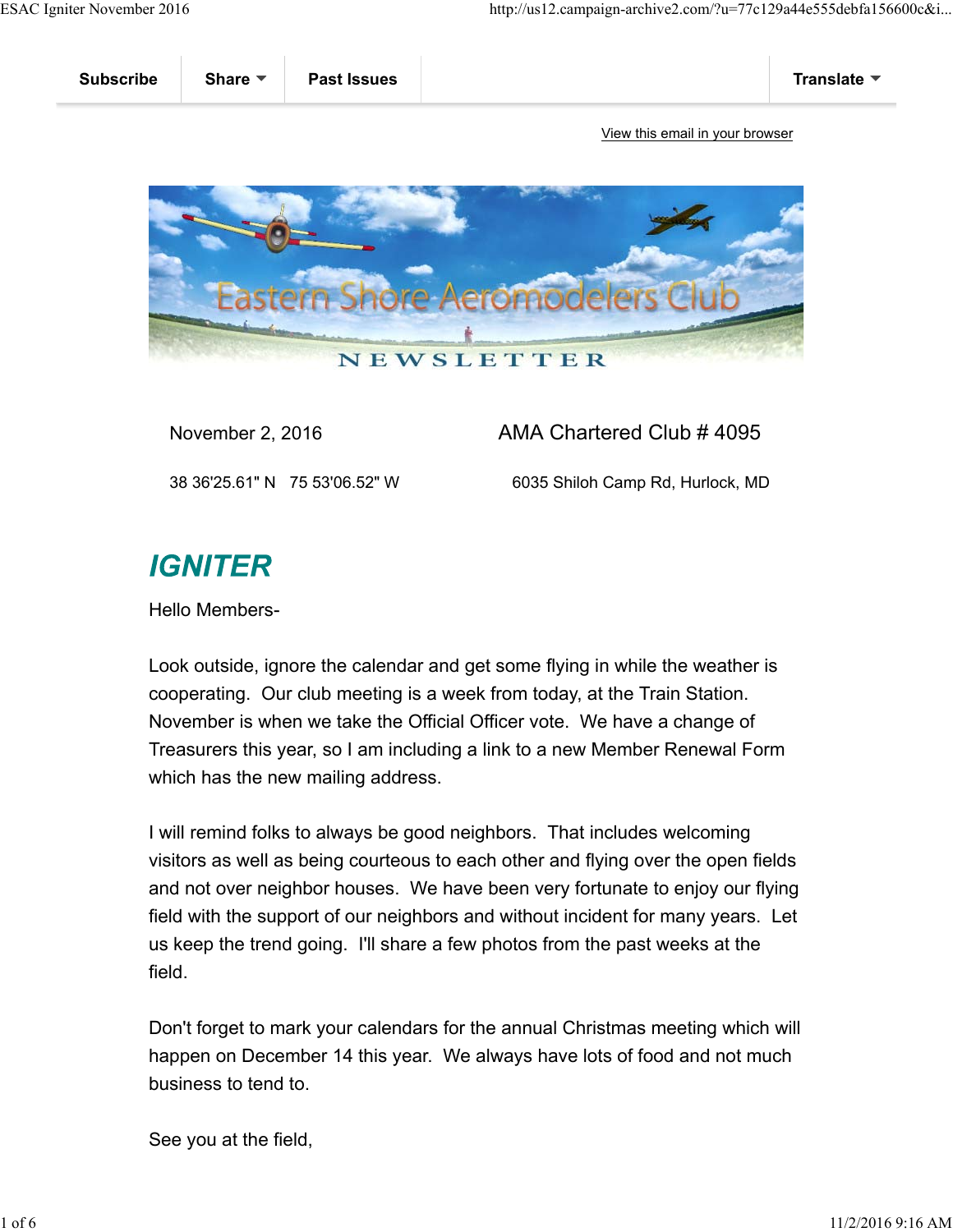





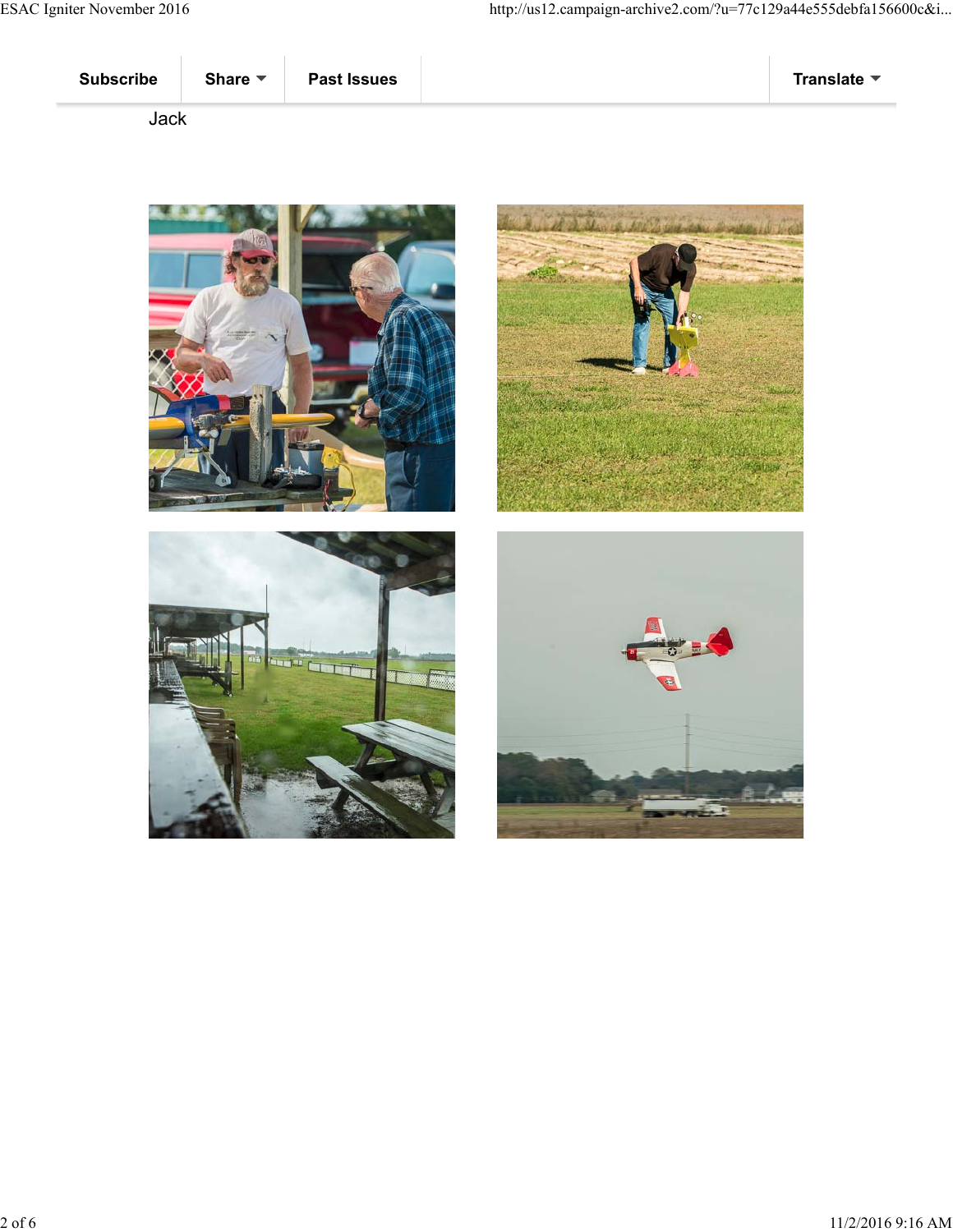





## A Meeting was called to order on . . .

September 12, 2016 at the Train Station at 7pm. The Treasurer reported \$1,709.52 in savings and \$3,335.11 in checking.

Per the bylaws, the club discussed current dues and plans for the coming year. It was decided that finances were in good shape and that dues could remain as-is for next year. A majority of Officers and Board Members approved at the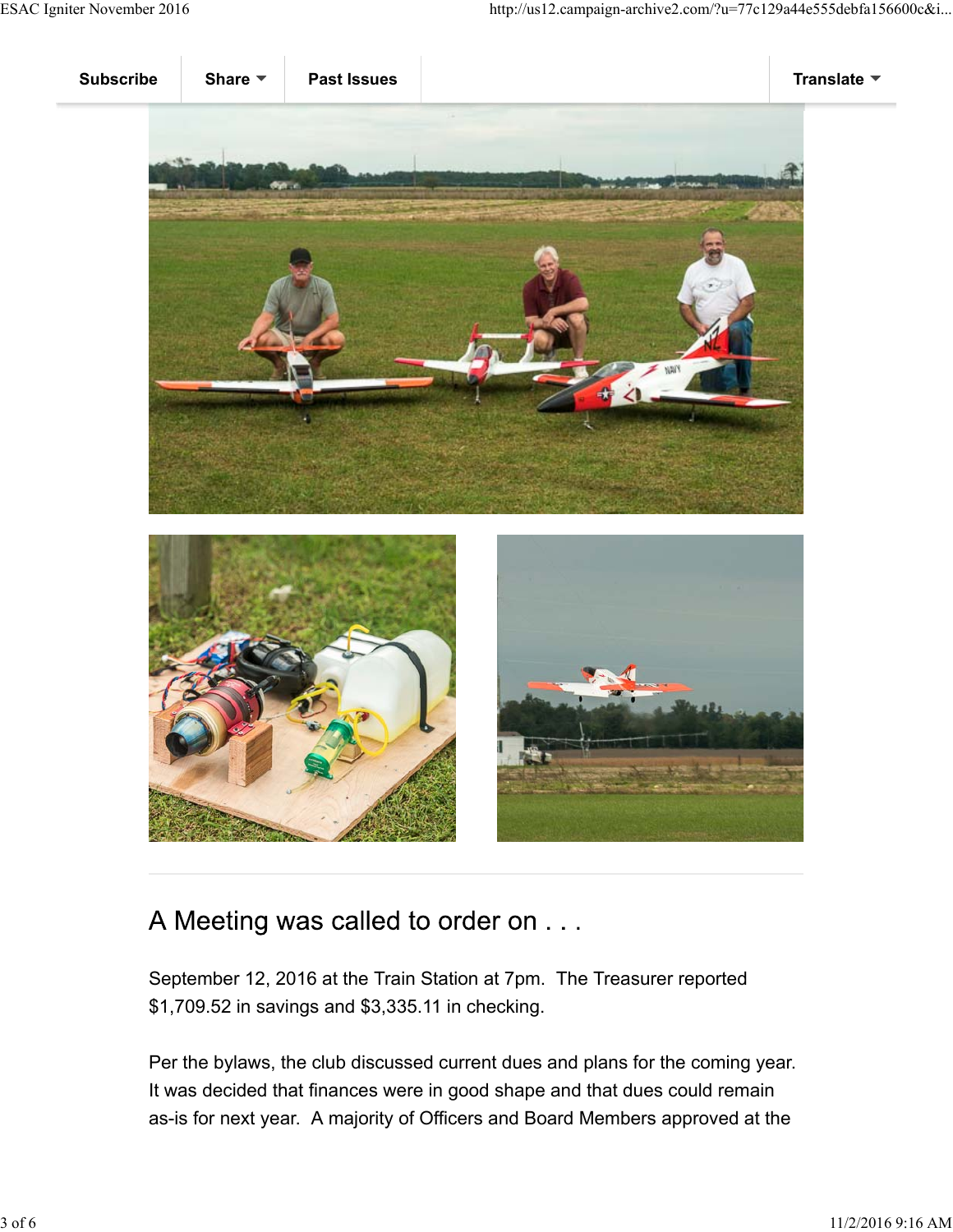Those present were reminded that the club is incorporated and as such is officially managed by a Board of Directors. The Club Officers become members of the Board each year after Officers are elected.

Per the Bylaws, nominations for Officers for next year were opened. The following Officers were nominated and accepted the nominations:

- Safety Officer George Fox
- Treasurer -- Jim Cockran
- V President -- Duane Lundahl
- President -- Jack Upchurch

There being no additional nominations, officer nominations were closed. Voting will take place at the November club meeting. Due to the change of Treasurers and as a formality, the club books will be audited prior to the incoming Treasurer taking over.

With the Picnic being rained out (see below), it was suggested that we have a picnic in the Spring. We will discuss having a Scale event at our Christmas Party Meeting.

John Chappis donated two short kits for the Raffle and/or Auction to be held at the to be scheduled picnic. Thanks John.

There being no further business, the meeting was called to a close at 7:42pm.

- Nov 9 -- Club Meeting at the Train Station 7pm
- Dec 14 -- Christmas Party Meeing at the Train Station 7pm -- Bring some food to share

January 1, 2017 -- Annual unofficial "First in the Air" New Year's Day get together at the field. Electrics can fly anytime they want, Glow and gas need to wait until 9am.